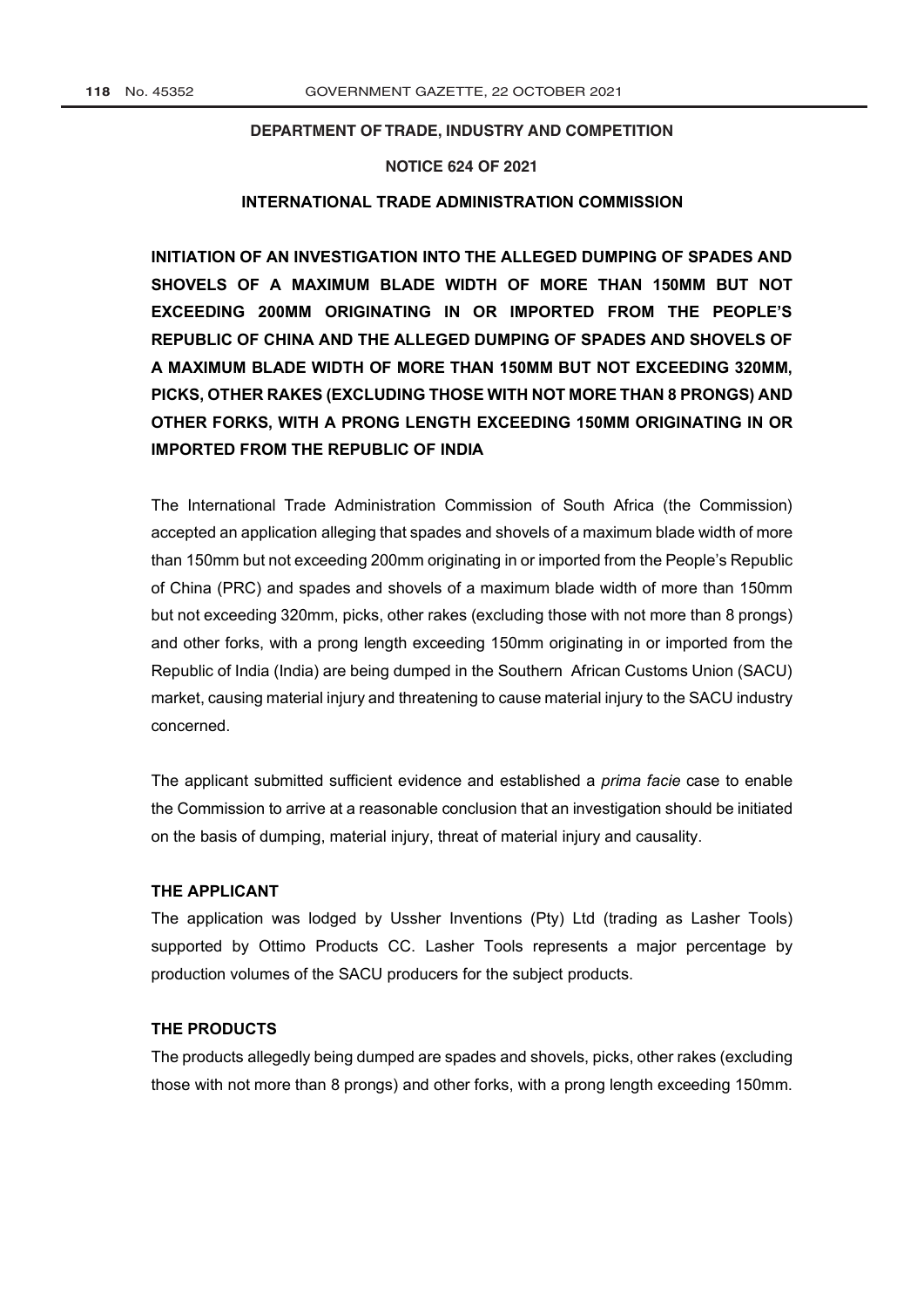The subject products originating in or imported from India are classifiable under the tariff subheadings 8201.10.05; 8201.10.10; 8201.30.03; 8201.30.90; and 8201.90.20. The subject product originating in or imported from the PRC is classifiable under tariffsubheading 8201.10.05.

## **THE ALLEGATION OF DUMPING**

The allegation of dumping is based on the comparison between the normal value and the export price.

# **India**

The normal values of the subject products were determined from domestic price quotations sourced from manufacturers in India.

The export prices for spades and shovels, picks and forks were determined from the South African Revenue Service (SARS) official import statistics.

The export price for rakes was determined based on the export price quotation obtained from the manufacturer of the subject product in India. The basis for using the export quotation was that tariff subheading 8201.30.90 is used to clear other products such as hoes which are not part of this investigation.

On this basis, the Commission found that there was *prima facie* proof of dumping.

## **PRC**

The normal value of the subject product was determined from domestic price quotation sourced from a manufacturer in the PRC.

The export price for the subject product was determined from SARS official import statistics.

On this basis, the Commission found that there was *prima facie* proof of dumping.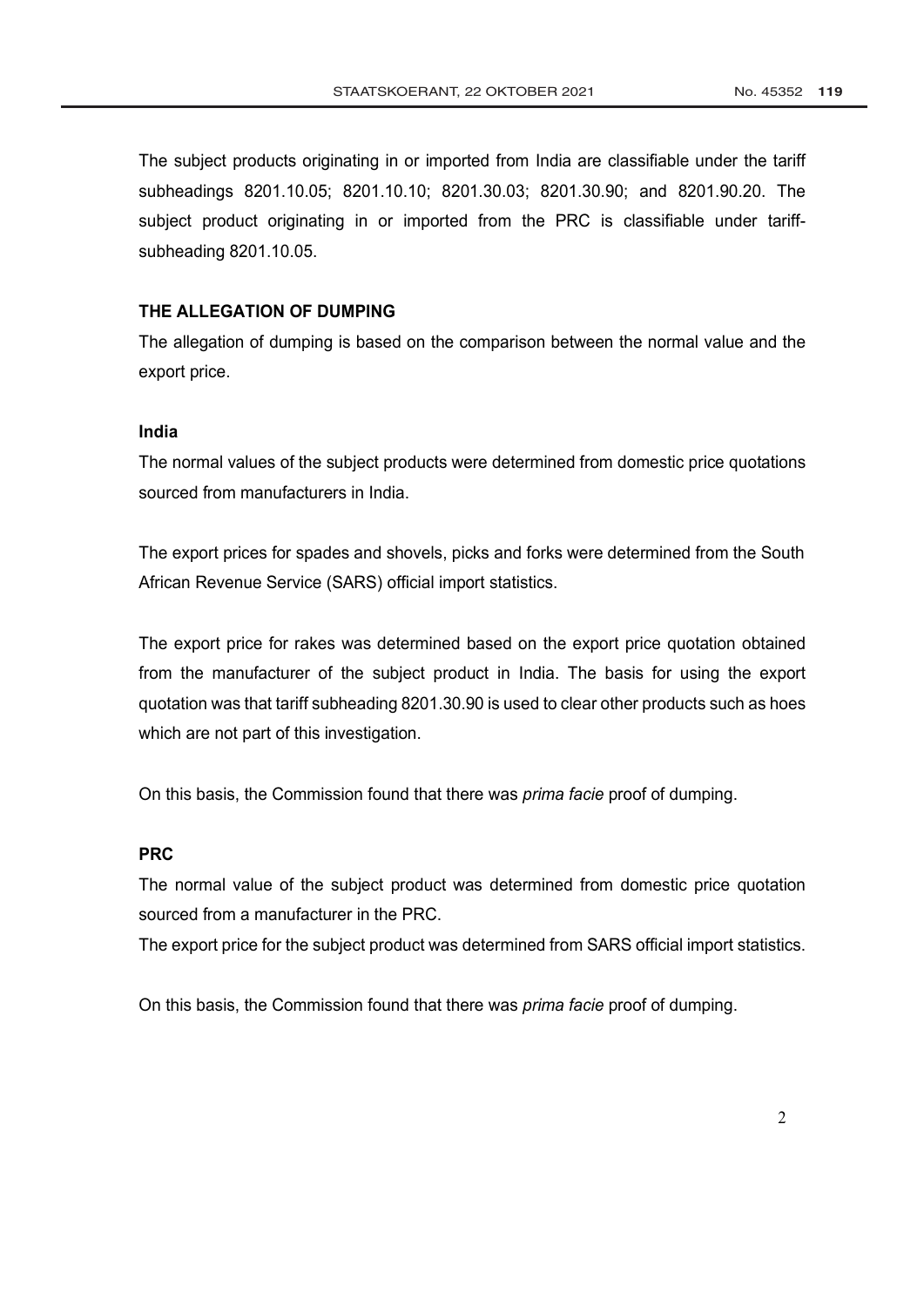## **THE ALLEGATION OF MATERIAL INJURY**

The applicant submitted *prima facie* evidence to show that there is material injury as follows: price undercutting and price suppression. There is a decline in profits and net cash flow on spades and shovels classifiable under tariff subheading 8201.10.05.

The information also shows a decline in sales volumes and growth (except for spades and shovels classifiable under tariff subheading 8201.10.05 and forks); decline in market share (except for spades and shovels classifiable under tariff subheading 8201.10.10 and forks); decline in output (except for spades and shovels classifiable under tariff subheading 8201.10.05); decline productivity (except for rakes); decline in capacity utilisation (except for spades and shovels classifiable under tariff subheading 8201.10.05); and decline in number of employees (except for forks).

On this basis, the Commission found that there was *prima facie* proof of material injury.

## **THE ALLEGATION OF THREAT OF MATERIAL INJURY**

The applicant submitted information indicating that increasing trends in global exports from China and offerings to the SACU market suggest that there is disposable capacity of exporters in China and India, significant increase of allegedly dumped imports into the SACU market which indicates the likelihood of substantially increased importation and that the subject products are entering the SACU market at prices that will have a suppressing effect on SACU prices and are likely to increase demand for further imports. The applicant stated that with the influx of the imports of the subject products, it appears that there is sufficient inventories to supply the importers.

On this basis, the Commission found that there was *prima facie* proof of threat of material injury to the SACU industry.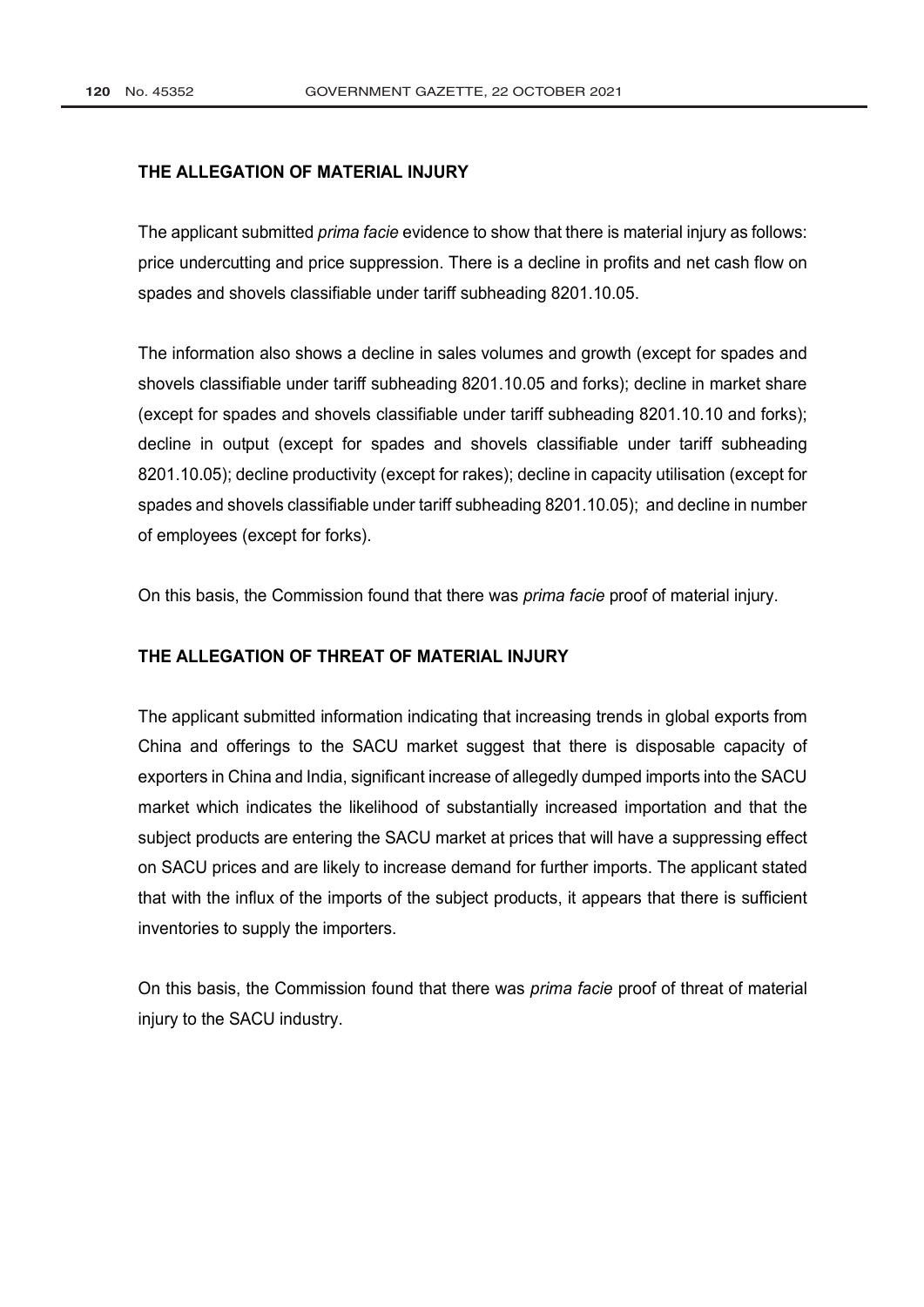## **CAUSAL LINK**

On this basis, the Commission found there was *prima facie* proof of material injury, threat of material injury to the SACU industry and that there is causal link between the alleged dumped imports, the material injury suffered by the SACU industry and threat of material injury to the SACU industry.

## **PERIOD OF INVESTIGATION**

The period of investigation for purposes of determining dumping margin is from 01 May 2020 to 30 April 2021. The period of investigation for purposes of determining the material injury is from 01 May 2018 to 30 April 2021.

## **LEGAL PROCEDURAL FRAMEWORK**

Having decided that there is sufficient evidence and a *prima facie* case to justify the initiation of an anti-dumping investigation, the Commission has begun an investigation in terms of section 16 of the [International Trade Administration Act,](http://www.greengazette.co.za/acts/international-trade-administration-act_2002-071) 2002 (the ITA Act). The Commission will conduct its investigation in accordance with the relevant sections of the ITA Act, and the Anti-Dumping Regulations of the International Trade Administration Commission of South Africa (ADR) giving due regard to the World Trade Organisation Agreement on Implementation of Article VI of the GATT 1994 (the Anti-Dumping Agreement). Both the ITA Act and the ADR are available on the Commission's website (www.itac.org.za) or from the Trade Remedies section, on request.

## **PROCEDURES AND TIME LIMITS**

In order to obtain the information it deems necessary for its investigation, the Commission will send non-confidential versions of the application and questionnaires to all known importers and exporters, and known representative associations. The trade representatives of the exporting countries have also been notified.

Importers and other interested parties are invited to contact the Commission as soon as possible in order to determine whether they have been listed and were furnished with the relevant documentation. If not, they should immediately ensure that they are sent the necessary documents.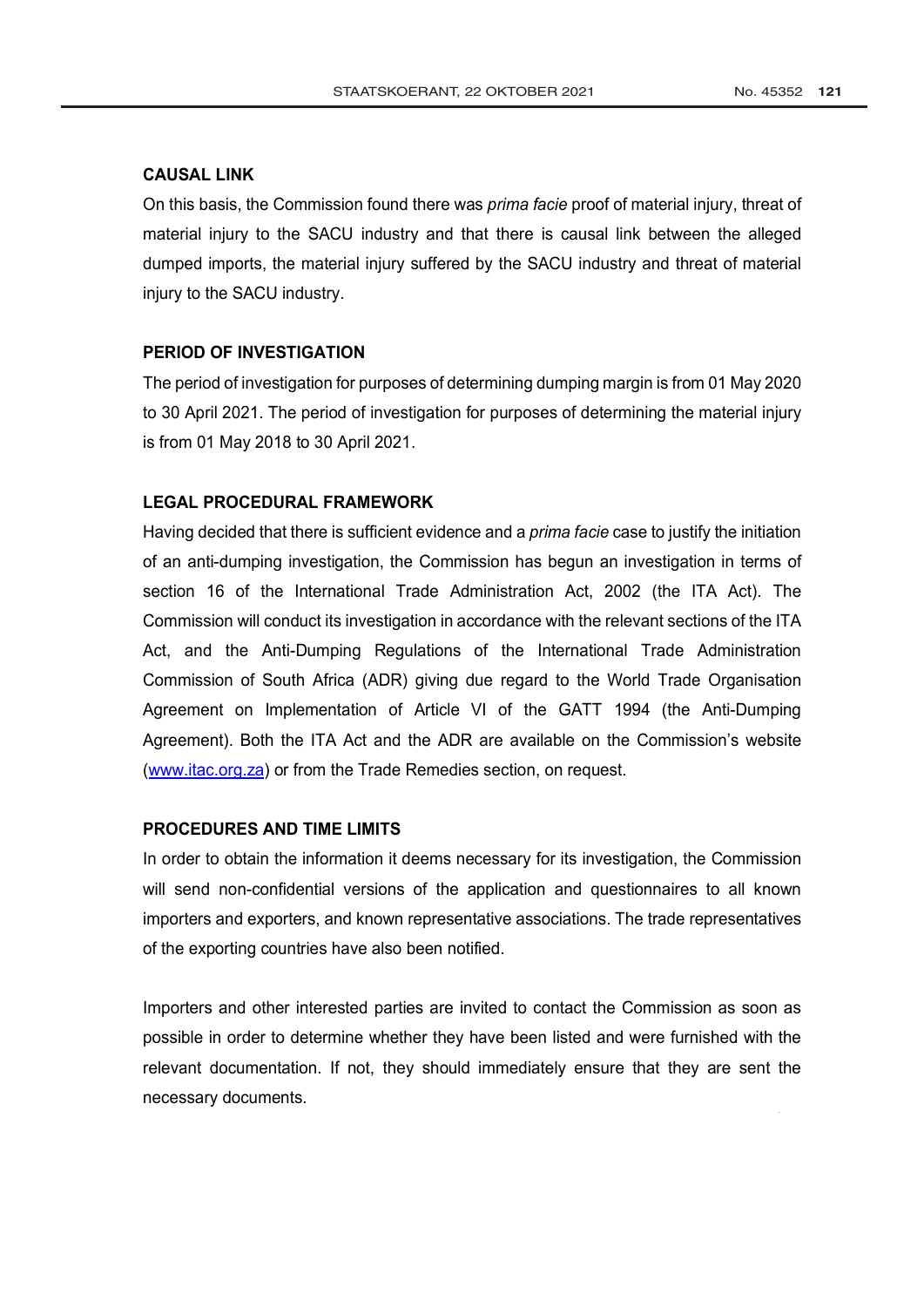The questionnaire has to be completed and any other representations must be made within the time limit set out below.

The Senior Manager: Trade Remedies II, should receive all responses, including nonconfidential responses, not later than 30 days from the date hereof, or from the date on which the letter accompanying the abovementioned questionnaire was received.

Late submissions will not be accepted except with the prior written consent of the Commission. The Commission will give due consideration to written requests for an extension of not more than 14 days on good cause shown (properly motivated and substantiated), if received prior to the expiry of the original 30 day period. Merely citing insufficient time is not an acceptable reason for extension. Please note that the Commission will not consider requests for extension by the Embassy on behalf of exporters.

The information submitted by any party may need to be verified by the Investigating Officers in order for the Commission to take such information into consideration. The Commission may verify the information at the premises of the party submitting the information, within a short period after the submission of the information to the Commission. Parties should therefore ensure that the information submitted would subsequently be available for verification. It is planned that verification of the information submitted by the exporters within three to five weeks subsequent to submission of the information. This period will only be extended if it is not feasible for the Commission to do it within this time period or upon good cause shown, and with prior written consent of the Commission, which should be requested at the time of submission. It should be noted that unavailability of, or inconvenience to consultants will not be considered to be good cause.

Parties should also ensure when they engage consultants that they will be available at the requisite times, to ensure compliance with the above time frames. Parties should also ensure that all the information requested in the questionnaire response is provided in the specified detail and format.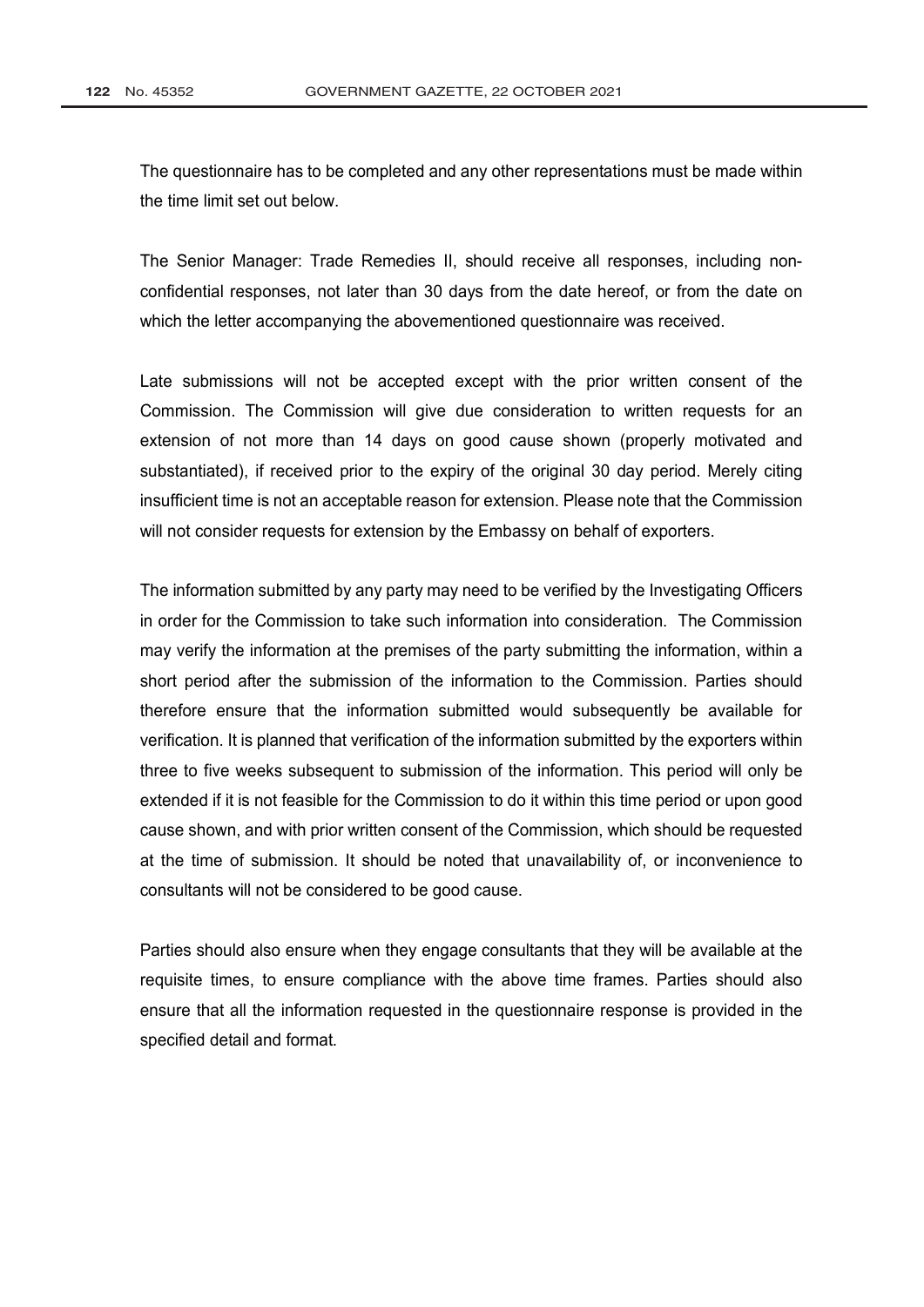The questionnaires are designed to ensure that the Commission is provided with all the information required to make a determination in accordance with the rules of Anti-Dumping Agreement. The Commission may therefore refuse to verify information that is incomplete or does not comply with the format in the questionnaire, unless the Commission has agreed in writing to a deviation from the required format. Failure to submit an adequate nonconfidential version of the response that complies with the rules set out above under the heading *Confidential Information* will be regarded as an incomplete submission.

Parties, who experience difficulty in furnishing the information required, or submitting in the format required, are therefore urged to make written applications to the Commission at an early stage for permission to deviate from the questionnaire or provide the information in an alternative format that can satisfy the Commission's requirements. The Commission will give due consideration to such a request on good cause shown.

Any interested party may request an oral hearing at any stage of the investigation in accordance with Section 5 of the ADR, provided that the party indicates reasons for not relying on written submission only. The Commission may refuse an oral hearing if granting such hearing will unduly delay the finalisation of a determination.

Parties requesting an oral hearing shall provide the Commission with a detailed agenda for, and a detailed version, including a non-confidential version, of the information to be discussed at the oral hearing at the time of the request.

If the required information and arguments are not received in a satisfactory form within the time limit specified above, or if verification of the information cannot take place, the Commission may disregard the information submitted and make a finding on the basis of the facts available to it.